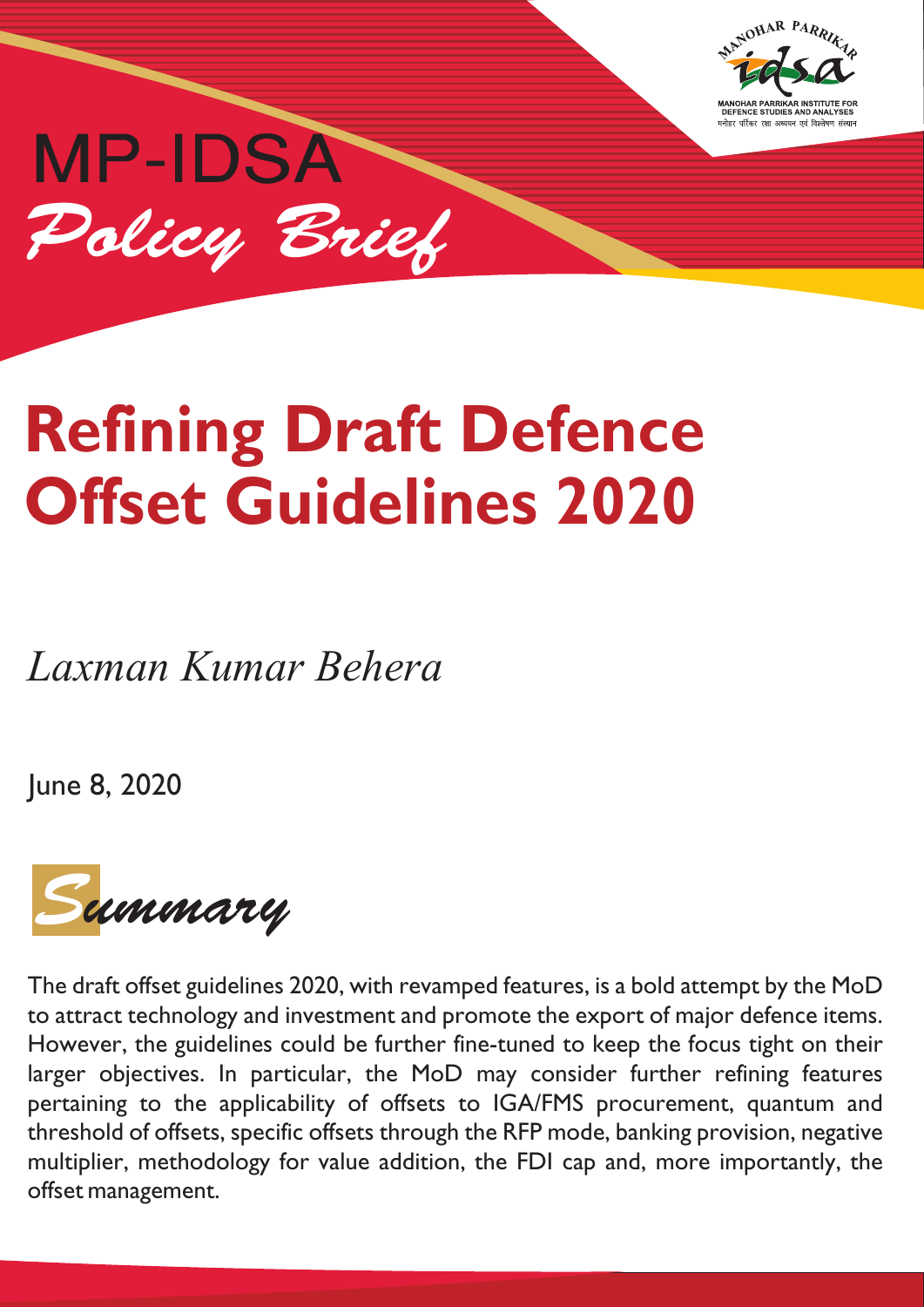The draft Defence Procurement Procedure 2020 (DPP-2020), released on March 20 for public comments, has made a substantial revision to the offset guidelines. <sup>1</sup> The focus of the new offset guidelines is export of major defence items and investment and technology transfer. Will the new guidelines be a game-changer in the Ministry of Defence's (MoD) efforts at building a strong arms industry, or require further finetuning to achieve the aforementioned objectives?

#### **Background to Draft Offset Guidelines 2020**

The draft offset guidelines come in the wake of MoD's experience in handling over 50 offset contracts signed until now. These contracts, signed under various DPPs since 2005, are valued nearly \$12 billion and likely to be fully executed by 2024. The experience of managing these contracts is likely to have weighed heavily in effecting the change in the draft guidelines. Though the MoD's experience in handling all signed offset contracts is not available in the public domain, some idea could be formed from the key findings of a study undertaken by the Manohar Parrikar Institute for Defence Studies and Analyses (MP-IDSA) on behalf of the Department of Defence Production (DDP). <sup>2</sup> As per the findings of the study, which were conveyed by the MoD to the Parliamentary Standing Committee on Defence, about 87 per cent of the offsets went to 15 Indian Offset Partners (IOPs), who in turn also benefited from repeat orders placed on them by the same offset providers. Moreover, more than 90 per cent of the offset obligations were discharged through the purchase of goods and services, with a few takers for the technology and investment which are considered more beneficial to the local industrial development. <sup>3</sup> Evidently, the previous guidelines neither helped in any meaningful expansion of the defence industrial base nor the industry's technological or infrastructural development. In other words, the previous guidelines were not fully up to the expectations of the MoD. This could be one of the main causes of change in the draft guidelines.

#### **Notable Changes in Draft Offset Guidelines 2020**

The draft has made a number of fundamental changes in the offset guidelines, including the objectives which are now much more focused on defence industrial promotion. The development of two synergistic sectors – the civil aerospace and

1

<sup>1</sup> See Appendix D to Chapter II in **["Draft DPP](https://mod.gov.in/sites/default/files/draftdppnew200320c_0.pdf)-2020"**, *Ministry of Defence*, Government of India, March 20, 2020.

<sup>&</sup>lt;sup>2</sup> The author was the member and coordinator of the study.

<sup>3</sup> See Para 2.18 in **["Demands for Grants \(2020](http://164.100.47.193/lsscommittee/Defence/17_Defence_7.pdf)-21)"**, Seventh Report, Seventeenth Lok Sabha, Standing Committee on Defence (2019-20), *Lok Sabha Secretariat*, March 2020, p. 38.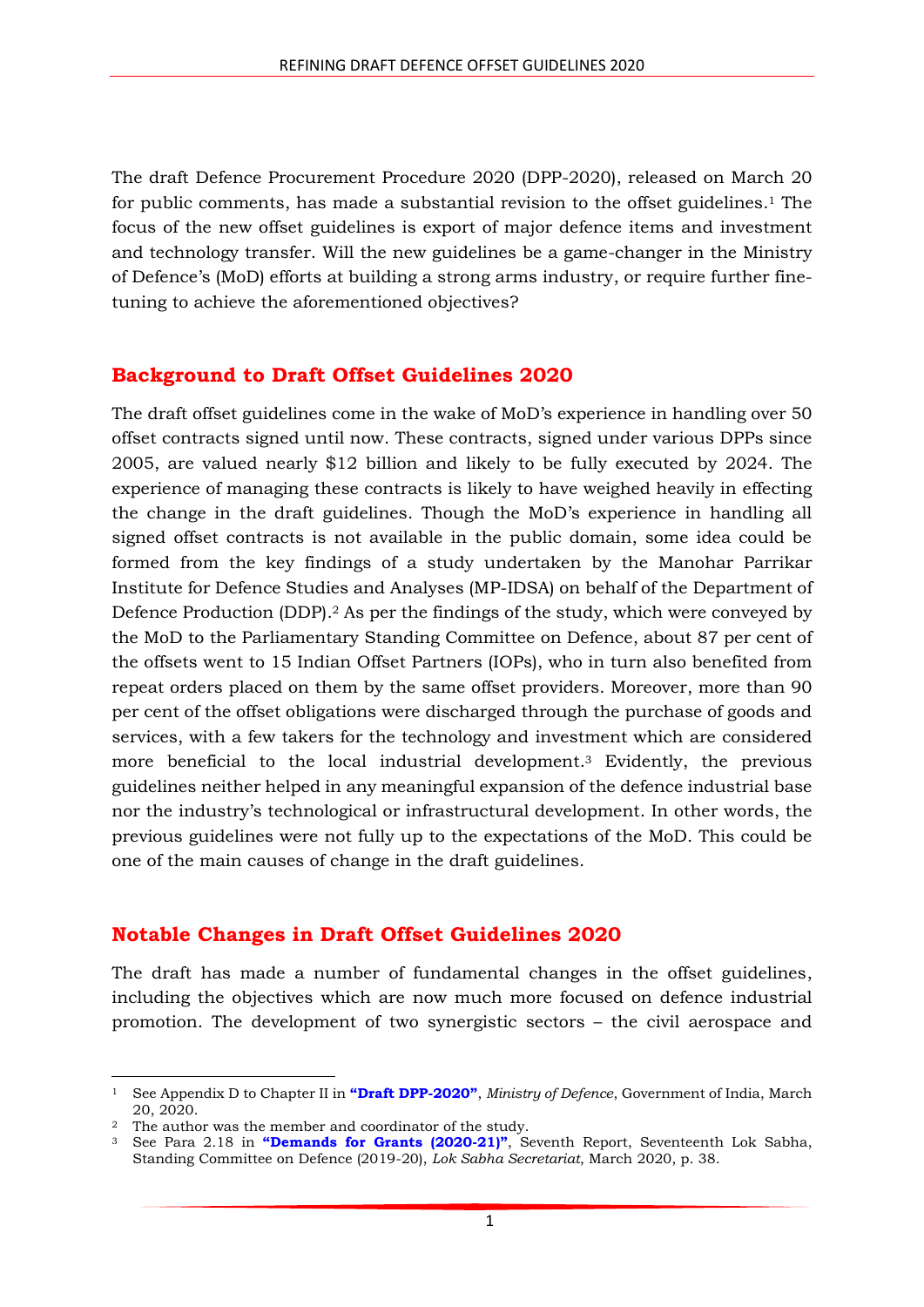internal security, which were part of the offset guidelines since DPP-2011, is no longer a core objective in the new guidelines.

Changes have also been made in the avenues for the discharge of offsets, the eligibility of IOPs to partner with foreign original equipment manufacturers (OEMs) for the fulfilment of latter's obligations, the list of items permitted for the discharge of offsets, and the multiplier applicable in transactions under different avenues (see Annexes 1 and 2 for the key features of the offset guidelines of Draft DPP-2020 and DPP-2016).

In comparison to the existing guidelines, the number of avenues for the discharge of offset has been reduced from six to five. The 'investment in kind', which was introduced in the DPP-2013, no longer remains a valid avenue. The Transfer of Technology (ToT), first permitted as an avenue in the DPP-2013, has been given a renewed focus by permitting the foreign OEMs to obtain direct credit for ToT to the Indian industry to manufacture eligible items, identifying a list of 49 technologies for acquisition by the government entities involved in design and manufacture of defence items, and modifying the list of technologies reserved for acquisition by the Defence Research and Development Organisation (DRDO).

Accepting a long-standing demand from the OEMs, the guidelines have for the first time allowed the fulfilment of offset discharge by entities other than the main offset provider and its Tier-I sub-vendors on a case-to-case basis. This is likely to enable the main offset providers to use their subsidiaries and other sister companies to fulfil offset obligations on their behalf.

The list of eligible products and services permitted for the fulfilment of offset obligations has been sharply pruned to seven major categories of defence items.<sup>4</sup> All the services, except for maintenance and repair and overhaul (MRO) related to aircraft and helicopters, are no longer eligible for discharge of offset obligations. The pruning of the list and confining it to mostly products seems to be driven by the MoD's desire to promote manufacturing, rather than services, in which India has developed a reasonable level of capability.

A noticeable change is the abolition of banking provision from the new guidelines. The provision, an integral part of offsets guidelines since its introduction in 2008, had allowed both pre- and post-banking<sup>5</sup> by permitting vendors to claim credits for certain permitted transactions. Though the reason for scrapping the provision is not known, one plausible factor could be the MoD's difficulty in distinguishing (especially

**<sup>.</sup>** <sup>4</sup> These categories are arms, ammunition and explosives, armoured vehicles, naval platforms, aircraft, electronics and communication equipment, and other defence products.

<sup>5</sup> Pre-banking provision allows vendors to undertake certain transactions prior to contract signing and obtain credits for the fulfilment of future offset obligations. Post-banking allows vendors to generate excess credits from the ongoing offset programmes, to meet future offset obligations. Banking provision, in theory, allows longer association between foreign and domestic companies.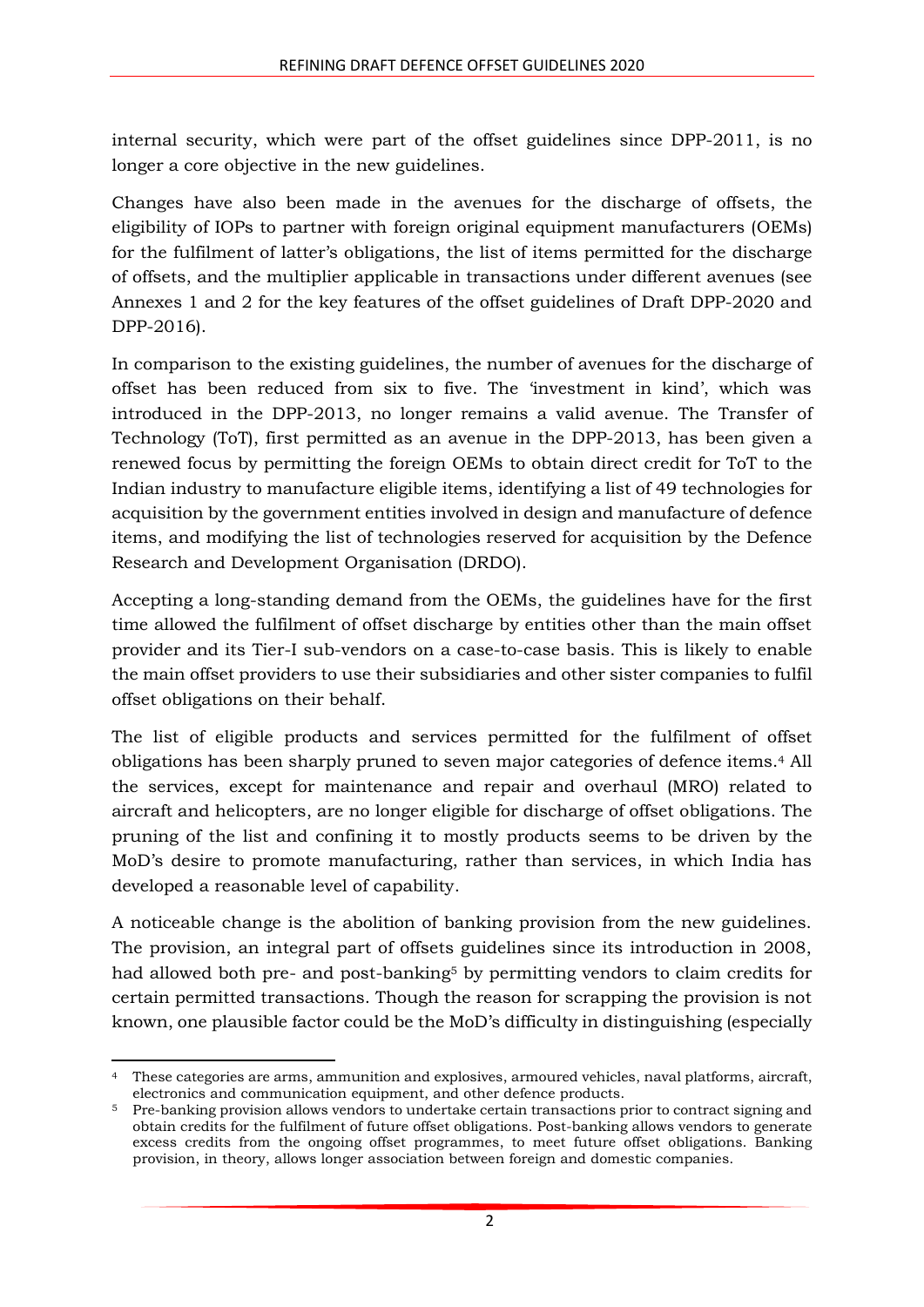in post-banking cases), the genuine offset-induced transactions from those undertaken as part of the OEM's routine commercial business. Suffice it to say that since India is a major hub for software, design and engineering services, it is quite possible for the OEMs to have claimed credit for certain transactions which were not necessarily driven by the MoD's offset policy.

From the perspective of the objectives of the draft guidelines and the MoD as a buyer, the key change in the offset guidelines pertains to the multiplier provision.<sup>6</sup> The provision is a direct yet bold attempt to achieve three broad goals: to facilitate technology transfer, attract foreign direct investment, and promote export of major defence items as opposed to parts and components. The higher multipliers (two, three and four) are reserved for investment and technology transfer. For the first time, the guidelines have stipulated a negative multiplier  $-0.5$  – which is applicable to purchase/export of parts and components.<sup>7</sup> The negative multiplier is clearly intended to discourage OEMs to resort to buying parts and components to fulfil their obligations – a practice found not so effective in furthering the domestic defence industry's core capability.

In addition, the draft guidelines have also made a number of changes, pertaining to offset period of discharge, accountability and transparency. Like in the existing guidelines, the period of discharge is now limited to a maximum of two years beyond the period of the main procurement contract. However, the warranty period, which was earlier part of the procurement period, is delinked, reducing the offset fulfilment period to that extent. Though the reason is not provided, it may be due to the MoD's attempt to enforce quick implementations of offsets. However, from the OEMs' perspective, the delinking of warranty period could be a cause of concern, especially for projects which have a long gestation period.

To improve transparency and accountability, the guidelines have made a provision for online submission of offset discharge claims. This is likely to save not only time in transmitting the bulky documents from the OEMs to the concerned agencies of the MoD, but will also help in a real-time audit of the submitted claims.

For the first time, the offset guidelines have introduced a dispute settlement mechanism in the form of Independent Monitors (IM) to resolve any differences and disputes with the OEMs. The IM is expected to submit its advice in two months. The final decision on the matter, however, rests with the MoD. From the perspective of the OEMs, this provision seems unilateral as it is not in sync with the arbitration

<sup>1</sup> <sup>6</sup> Multiplier is a factor that influences the credit value of any given transactions. For example, a multiplier of 2 will double the credit value of any given value of the actual transaction.

<sup>7</sup> The multiplier 0.5 would mean that for a given value of the transaction, the credit value would be half of it.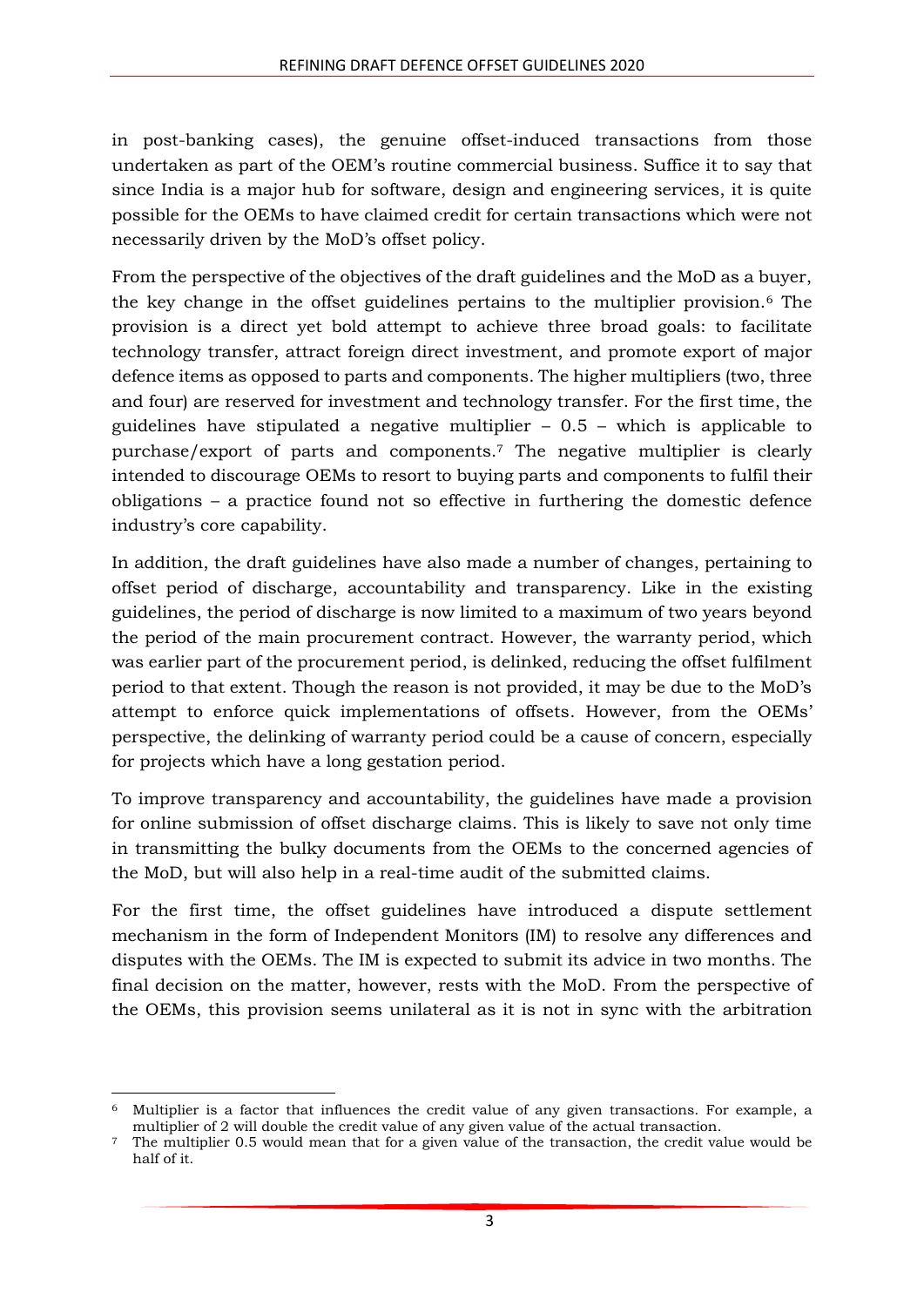clause of the main procurement contract, which is also applicable to the offset contract.<sup>8</sup>

## **Further Refining Draft Offset Guidelines**

#### *A Case for Subjecting IGAs/FMS to Offsets*

While Chapter I of the draft DPP states that procurement through inter-governmental agreements (IGA), including the foreign military sales (FMS), are exempt from offsets, the detailed offset guidelines are silent about it. The final version of the DPP-2020, when announced, need to clarify the exact provision so as to eliminate the doubt on the applicability of offsets.

While clarifying the doubt, the MoD, however, needs to weigh the cost and benefit of its decision. It is true that offsets make IGAs/FMS deals expensive as vendors are naturally inclined to take advantage of lack of completion and load all the extra cost of offset liability onto the main contract. At the same time, since the IGAs/FMS constitute the bulk of India's arms import, exempting them from the offset purview will reduce offset inflows to a negligible amount. This will particularly impact the micro, small and medium enterprises (MSMEs) for whom offset is not only a key source of revenue but also capacity and capability augmentation. As explained later, there is a case for subjecting IGAs/FMS to offsets, though the quantum may be different from those applicable to contracts under the competition mode.

#### *Offset Quantum and Threshold*

Though the revised guidelines are a bold attempt at attracting technology and investment as well as promoting export of major defence items, the guidelines as a whole are not in sync with the quantum and threshold of offsets. As can be seen from Table 1, India's offset quantum at 30 per cent is lowest among the select countries. On the other hand, the threshold at which offsets kick in is the highest. In other words, in comparison to other countries, India foregoes offsets in a large number of arms contracts until the value of the contract reaches \$267 million, and whenever offsets apply, the inflows are much smaller. To put differently, for a given value of the contract, India's offset inflows are either nil or much smaller.

 $\overline{a}$ <sup>8</sup> Amit Cowshish, **["Draft DPP 2020: Legacy Issues in Offset Guidelines"](https://idsa.in/idsacomments/Draft-dpp-2020-acowshis-300420#footnote8_0zoppih)**, *MP-IDSA Comment*, April 30, 2020.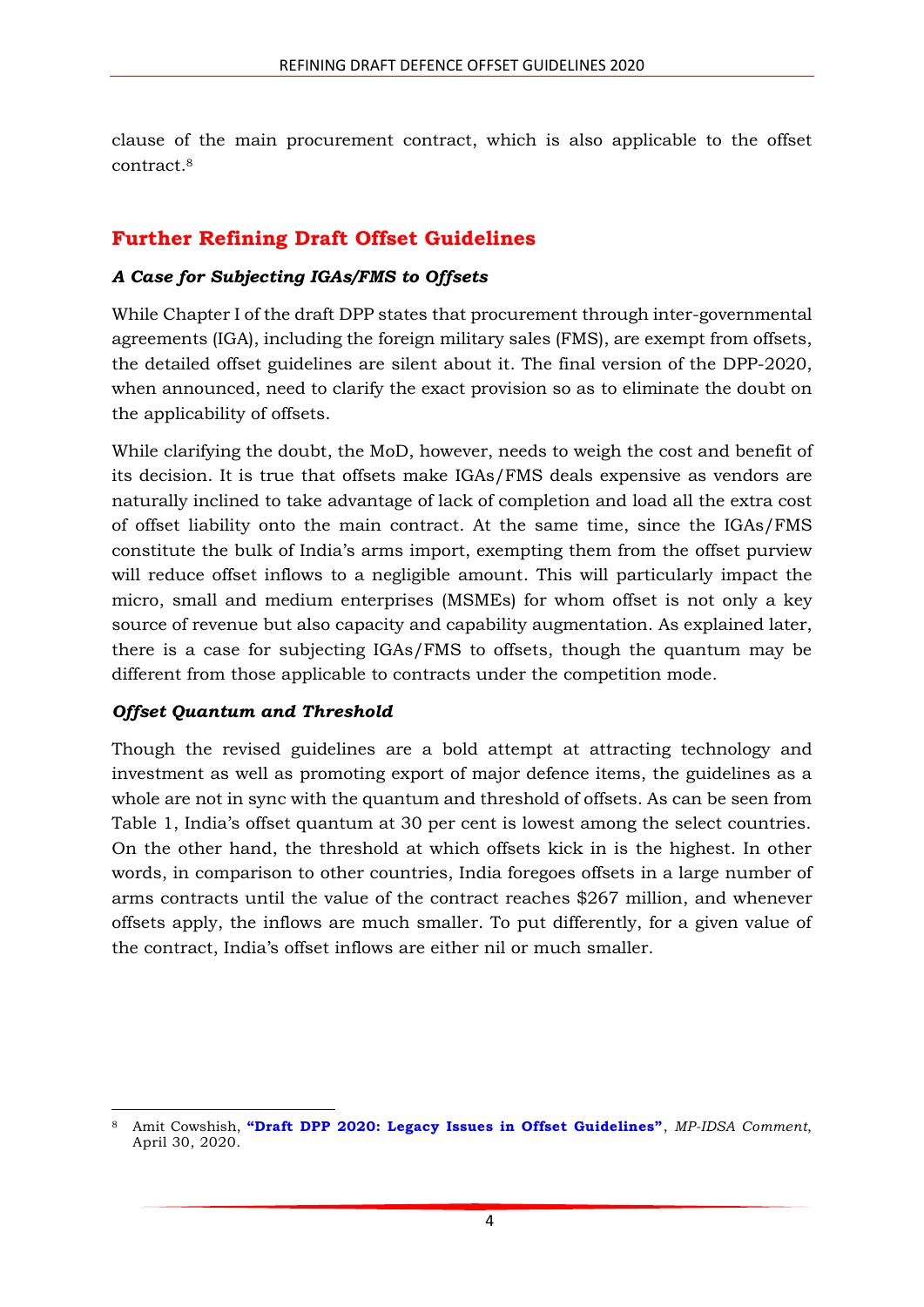| Country     | Quantum (%) | Threshold (\$ Million)# |
|-------------|-------------|-------------------------|
| Canada      | 100         |                         |
| India       | 30          | 267                     |
| Israel      | 50          | 05                      |
| Malaysia    | 100         |                         |
| South Korea | 10/50*      |                         |
| UAE         |             |                         |

**Table 1. Cross-Country Comparison of Defence Offset Quantum and Threshold**

Note #: Conversion to US\$ based on the prevailing exchange rate; \*10 per cent offsets in single-source procurement and 50 per cent in the competitive contract.

**Source:** Offset policy documents of respective countries.

More significantly, the flow of offset could further decline if the MoD decides to exempt IGA/FMS deals from the offsets. Given that the Indian industry, especially the private sector and the MSMEs, is dependent on offsets for their business viability and technological advancement, it is imperative for the MoD to create an adequate and sustainable bank of offsets. In light of this, the MoD may like to increase the quantum of offsets to, say, 50 per cent and lower the threshold to, say, \$10-15 million.

In single-source procurements such as those undertaken through IGA/FMS, the quantum may, however, be different, as is the practice in South Korea, which demands only 10 per cent offsets in uncompetitive bids whereas its offset requirement is 50 per cent in all competitive defence tenders. The lower threshold is intended to partially reduce the offset-related cost loaded to the main procurement.

## *Specific Offsets Through RFP*

With fewer yet more focused avenues for the discharge of offsets in the draft guidelines, it would be ideal if the MoD could demand few specific offsets through the request for proposal (RFP) itself instead of leaving it entirely to the discretion of the OEMs. Leaving it to their discretion does not always help as the vendors are more interested in their business interests rather than the best interests of the Indian industry or the offset policy. To begin with, a few pre-identified offsets in technology areas could be demanded as part of the RFP for the public sector entities. Limiting it to the public sector would avoid the potential allegation of favouritism which is often associated with dealings with the private sector. The specific technologies could be identified based on each procurement and through a consultative process involving the Defence Public Sector Undertakings (DPSUs), the Ordnance Factory Board (OFB) and the DRDO.

## *Usefulness of Banking Provision*

The scrapping of baking provision has created uncertainty over the status of the credits which are either banked or in the audit/submission stage. Suffice it to say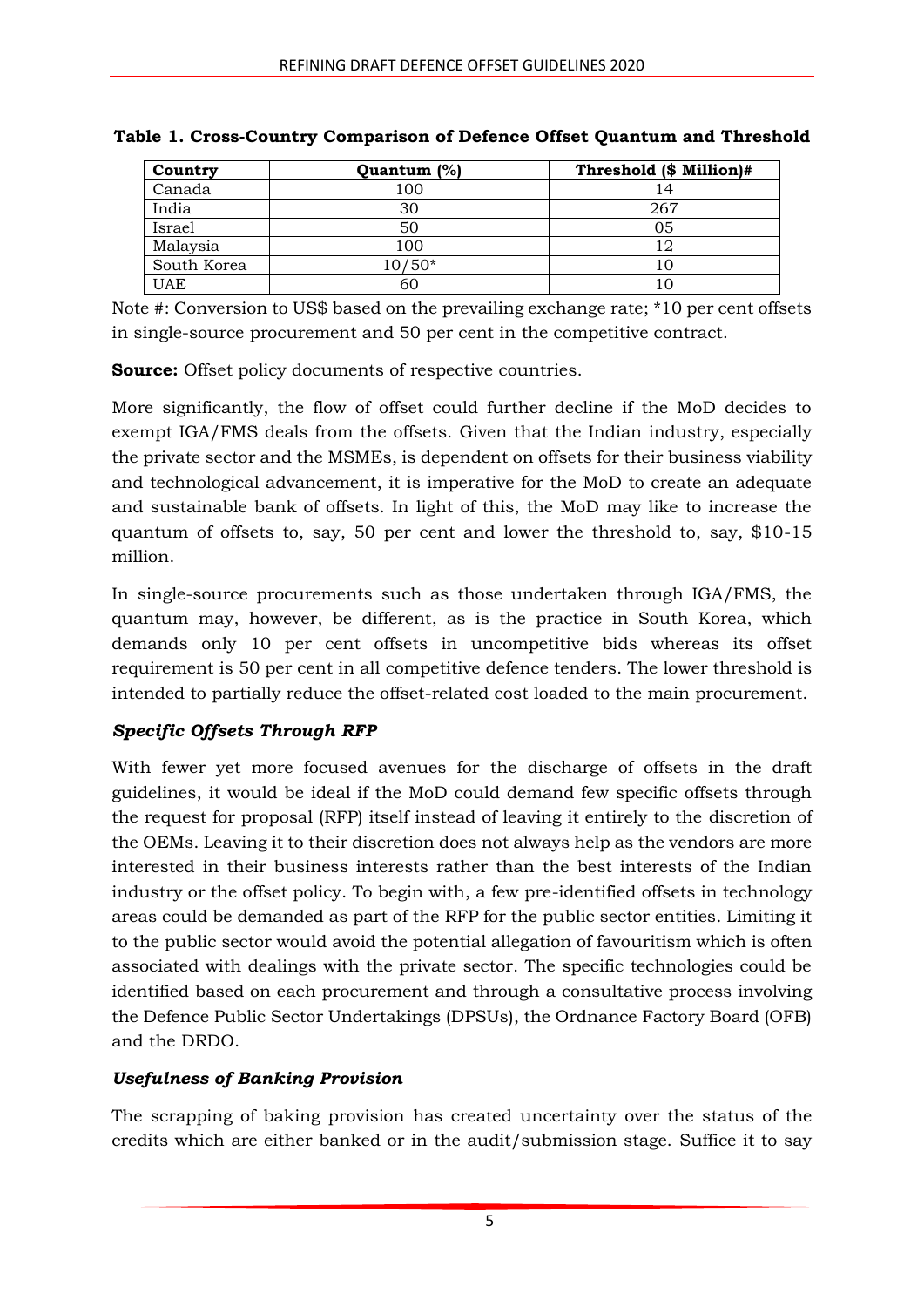that the existing guidelines permit banked credits to remain valid for seven years from the date of acceptance. If the draft guidelines become a rule, all credits which are either banked or in the pipeline for approval would not be eligible for utilisation against any contracts signed under the DPP-2020.<sup>9</sup> This may not find favour with the OEMs who might have contemplated of their future use, regardless of the version of DPP, and subject, of course, to the validity of seven years and other conditions of the DPP.

The scrapping of baking provision might seem logical given the difficulty in distinguishing the genuine offset-driven offsets from transactions undertaken under the normal market force, but has vital usefulness, especially in the context of the revised offset guidelines. Unlike the previous guidelines, the avenues of the revised draft guidelines are much more focused, with little incentive for the OEMs to resort to buying services or parts and components to fulfil their offset obligations. The MoD could limit the use of banking to only export of major platforms and/or technology transfers from the pre-identified list. Needless to mention that the banking provision allows a longer and continued association between the foreign OEMs and the domestic industry, which is beneficial in fostering a domestic supply chain.

#### *Impact of Negative Multiplier on Established Supply Chains*

If the draft offset guidelines in the current form become the rule, the purchase of parts and components would yield half the credits earned earlier, unless, of course, they are sourced from the MSMEs for which multiplier of 1.5 is retained. The negative multiplier would be viewed as a strong disincentive, especially by those foreign OEMs who have already established some supply chains for sourcing parts, components, assemblies and sub-assemblies from India. Given the disincentive, some OEMs might also contemplate shifting the supply chain from India to greener pastures where such sourcing attracts higher incentive. Though such a move needs to be compensated by fulfilling the offset obligations by making use of other equally tougher avenues, the MoD cannot afford to take it for granted. Given that the future offset inflows could be dramatically reduced if IGA/FMS deals are taken out of offset purview, the OEMs would not have the burden of plenty to stick to the supply chain whose return on investment is reduced by half by a stroke of a policy change. It is, therefore, important for the MoD to undertake a cost-benefit analysis of any policy change in this regard.

#### *Indigenous Content for Determining Value Addition*

The draft guidelines have kept unchanged the concept of value addition by providing a credit against the purchase and export of goods. The principle guiding the value

 $\overline{a}$ <sup>9</sup> It might be noted that all proposals banked under various DPPs would continue to remain valid and eligible for utilisation as long as they are used in the stipulated timeframe and in a contract that is signed under the relevant DPP under which they are banked.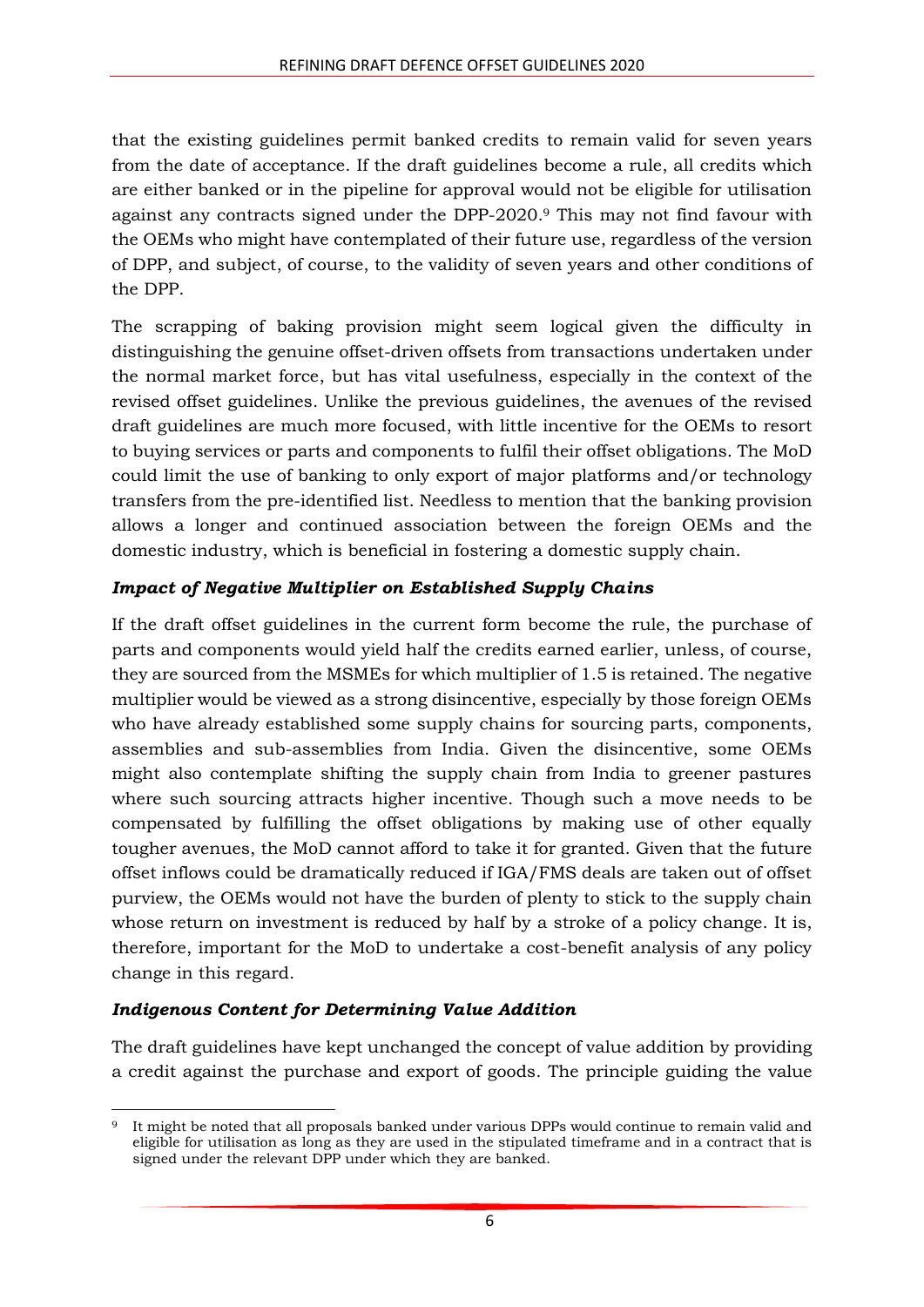addition is, however, not in harmony with the revised methodology for Indigenous Content (IC) estimation. Given the advanced and industry-friendly features of the new IC methodology, it would be logical to extend the new methodology for estimating value addition in offsets. As a spin-off benefit, it would push the IOPs to issue IC certificates based on a rationale and practical methodology. Also, the MoD may like to insert a provision of sample audit of IC achieved by the IOPs, so as to encourage them to adhere to the highest standard of accounting.

#### **FDI Cap**

Following Prime Minister Narendra Modi's May 12 'Local for Vocal' call through the *Atma Nirbhar Abhiyan* (Self Reliant India Movement), Finance Minister (FM) Nirmala Sitharaman announced a number of defence reforms, including a hike in the FDI cap from 49 per cent to 74 per cent under the automatic route.<sup>10</sup> With the FM's announcement, it is only natural to expect that the new FDI rule is extended to the offset by which the OEM can choose their IOPs with up to 74 per cent foreign equity under the automatic route. A clear provision in the offset guidelines, stating the IOPs' possible equity holding structure, would avoid stakeholders from seeking clarifications on a case-to-case basis.

#### **Strengthening Offset Management**

Though the MoD has created a dedicated agency in the form of Defence Offset Management Wing (DOMW), in replacement of the erstwhile Defence Offset Facilitation Agency (DOFA), it is not designed to get the best out of offset guidelines. In its present form, the DOMW is responsible for all matters connected with postoffset contract management. However, for all the matters relating to the precontracting stage, it is just one of the many participants, besides the Acquisition Wing, Service Headquarters, and the DRDO. The involvement of so many stakeholders with each having different reporting structures leads to dilution of responsibility and accountability.

In comparison to the DOMW, many other countries have set up a single-window agency for managing the critical aspects of offset functions, ranging from evaluation of proposals to monitoring the progress of projects, auditing of claims and providing credit. <sup>11</sup> The MoD may like to empower the DOMW to undertake the entire range of offset management so as to instill a greater degree of accountability. Any enhanced

<sup>1</sup> <sup>10</sup> For an analytical review of the Finance Minister's May 16, 2020 announcement of defence reforms, see Sujan R. Chinoy and Laxman K. Behera, **["Self Defence is the Best Offence"](https://economictimes.indiatimes.com/news/defence/view-modis-mission-self-reliance-can-go-a-long-way-in-making-india-a-major-hub-for-defence-manufacturing/articleshow/75813584.cms)**, *The Economic Times*, May 18, 2020.

<sup>11</sup> Laxman Kumar Behera, **["Defence Offsets: International Best Practices and Lessons for India"](https://idsa.in/system/files/monograph/monograph45.pdf)**, *IDSA Monograph Series*, No. 45, June 2015, pp. 83-85.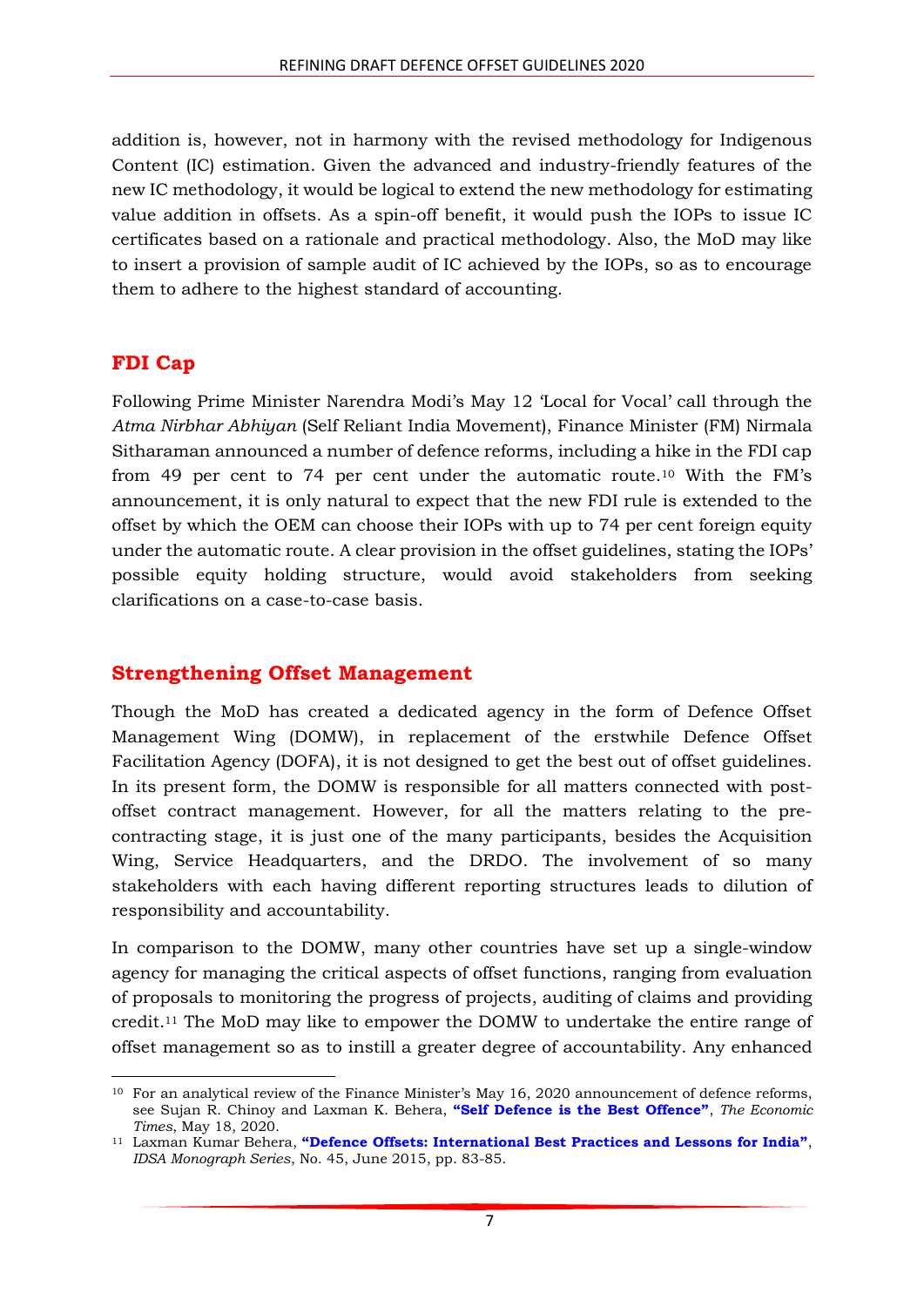role for the DOMW, however, needs to be accompanied by a suitable augmentation of human resource capital, as the present number of officials are grossly inadequate to fulfil a larger mandate.

# **Summing Up**

The draft offset guidelines 2020, with revamped features, is a bold attempt by the MoD to attract technology and investment and promote defence exports. However, to keep the focus tight on the aforementioned objectives, the MoD may consider further refining some of the features, especially those pertaining to the applicability of offsets to IGA/FMS procurement, quantum and threshold of offsets, specific offsets through the RFP mode, banking provision, negative multiplier, methodology for value addition, the FDI cap and, more importantly, the offset management.

#### **Annexes**

| <b>Offset Discharge</b><br>Avenue                                 | Eligible IOP                                                | <b>Offset Discharge Subject</b><br>Тο                                                                                                                        | Multiplier#                                                                                 |  |  |
|-------------------------------------------------------------------|-------------------------------------------------------------|--------------------------------------------------------------------------------------------------------------------------------------------------------------|---------------------------------------------------------------------------------------------|--|--|
| Purchase / export of<br>eligible defence products<br>& services   | Private sector /<br>DPSUs / OFB                             | List of military items,<br>including MRO related to<br>aircraft and helicopters<br>(civil infrastructure<br>generally excluded)                              | 0.5 for components of<br>eligible items; 1.0 for<br>eligible items; 1.5 if<br>IOP is MSME   |  |  |
| Investment for<br>manufacture of eligible<br>defence products*    | Private sector /<br>DPSUs / OFB                             | List of eligible defence<br>products in seven<br>categories (civil<br>infrastructure generally<br>excluded); No restriction on<br>production, sale or export | 2.0 if investment is in<br>notified defence<br>industrial corridors;<br>1.5 in other places |  |  |
| Transfer of technology<br>for manufacture of<br>eligible products | Private sector /<br>DPSUs / OFB                             | List of eligible defence<br>products in seven<br>categories (civil<br>infrastructure generally<br>excluded).                                                 | 2.0                                                                                         |  |  |
| Technology acquisition<br>for government<br>institutions*         | Government<br>entities such as<br>DRDO / DPSUs<br>OFB, etc. | Identified list of<br>technologies in 49 areas                                                                                                               | 3.0                                                                                         |  |  |
| Technology acquisition*                                           | <b>DRDO</b>                                                 | List of critical technologies<br>in 32 areas                                                                                                                 | 4.0                                                                                         |  |  |

**Annex 1. Key Features of Offset Guidelines, Draft DPP-2020**

Note: \*: Offset discharge is permitted by entities other than the main vendor and Tier-I sub-vendor on a case-to-case basis; #: Clubbing of multiplier is not permitted.

**Source:** Adapted from **["Draft DPP](https://mod.gov.in/sites/default/files/draftdppnew200320c_0.pdf)-2020"**, *Ministry of Defence*, Government of India, March 20, 2020.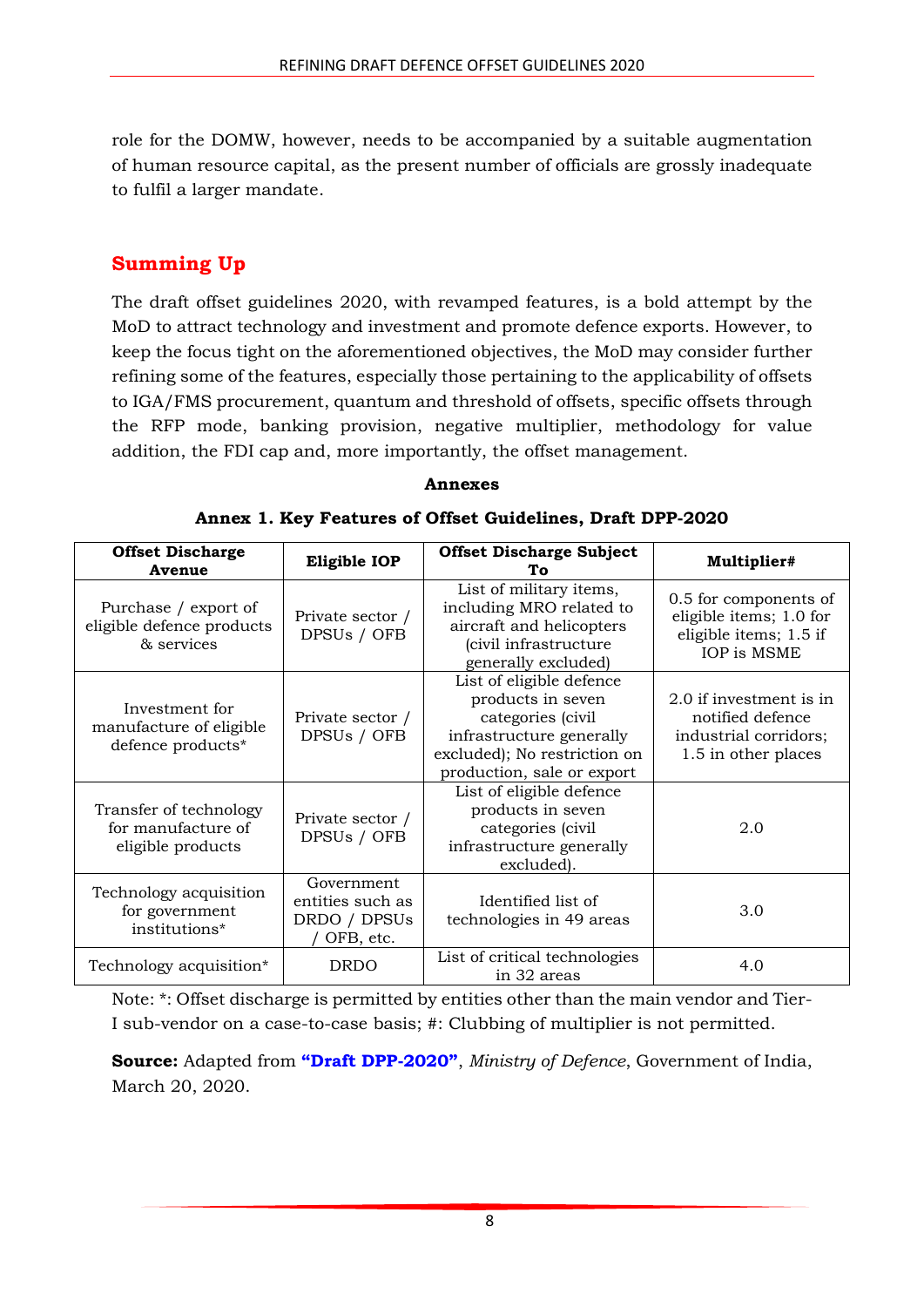| <b>Offset Discharge Avenue</b>                                                                                                                           | Eligible IOP                                        | <b>Offset Discharge Subject</b><br>To                                                                                                                | Multiplier                                                                                                                                         |
|----------------------------------------------------------------------------------------------------------------------------------------------------------|-----------------------------------------------------|------------------------------------------------------------------------------------------------------------------------------------------------------|----------------------------------------------------------------------------------------------------------------------------------------------------|
| Purchase / export of<br>eligible defence products &<br>services*                                                                                         | Private sector /<br>DPSUs / OFB                     | List of eligible defence,<br>inland/coastal security and<br>civil aerospace products<br>and services (civil<br>infrastructure generally<br>excluded) | 1.5 if IOP is MSME                                                                                                                                 |
| FDI for manufacture /<br>maintenance (provision) of<br>eligible products (services)*                                                                     | Private sector /<br>DPSUs / OFB                     | List of eligible defence,<br>inland/coastal security and<br>civil aerospace products<br>and services (civil<br>infrastructure generally<br>excluded) | 1.5 if IOP is MSME                                                                                                                                 |
| Transfer of technology<br>through both equity & non-<br>equity route for<br>manufacture /<br>maintenance (provision) of<br>eligible products (services)* | Private sector /<br>DPSUs / OFB                     | List of eligible defence<br>inland/coastal security and<br>civil aerospace products<br>and services                                                  | 1.5 if IOP is MSME                                                                                                                                 |
| Transfer of equipment<br>through non-equity route<br>for manufacture /<br>maintenance (provision) of<br>eligible products (services)*                    | Private sector /<br>DPSUs / OFB                     | List of eligible defence<br>inland/coastal security and<br>civil aerospace products<br>and services                                                  | 1.5 if IOP is MSME                                                                                                                                 |
| Transfer of technology and<br>equipment to government<br>institutions to augment<br>R&D, training and<br>education                                       | Government<br>entities,<br>including<br><b>DRDO</b> |                                                                                                                                                      |                                                                                                                                                    |
| Technology acquisition                                                                                                                                   | <b>DRDO</b>                                         | List of critical technologies<br>in 26 areas                                                                                                         | 2.0 (for unlimited<br>domestic military<br>use), $2.5$ (for<br>unlimited domestic<br>use) and 3.0 (for<br>unlimited use,<br>including for exports) |

**Annex 2. Key Feature of Defence Offset Guidelines, DPP-2016**

Note. \*: These avenues must constitute minimum 70 per cent of total offset discharge.

**Source:** Adapted from **["Defence Procurement Procedure 2016](https://mod.gov.in/sites/default/files/UVDPP201611119.pdf) Capital [Procurement](https://mod.gov.in/sites/default/files/UVDPP201611119.pdf)"**, *Ministry of Defence*, Government of India.